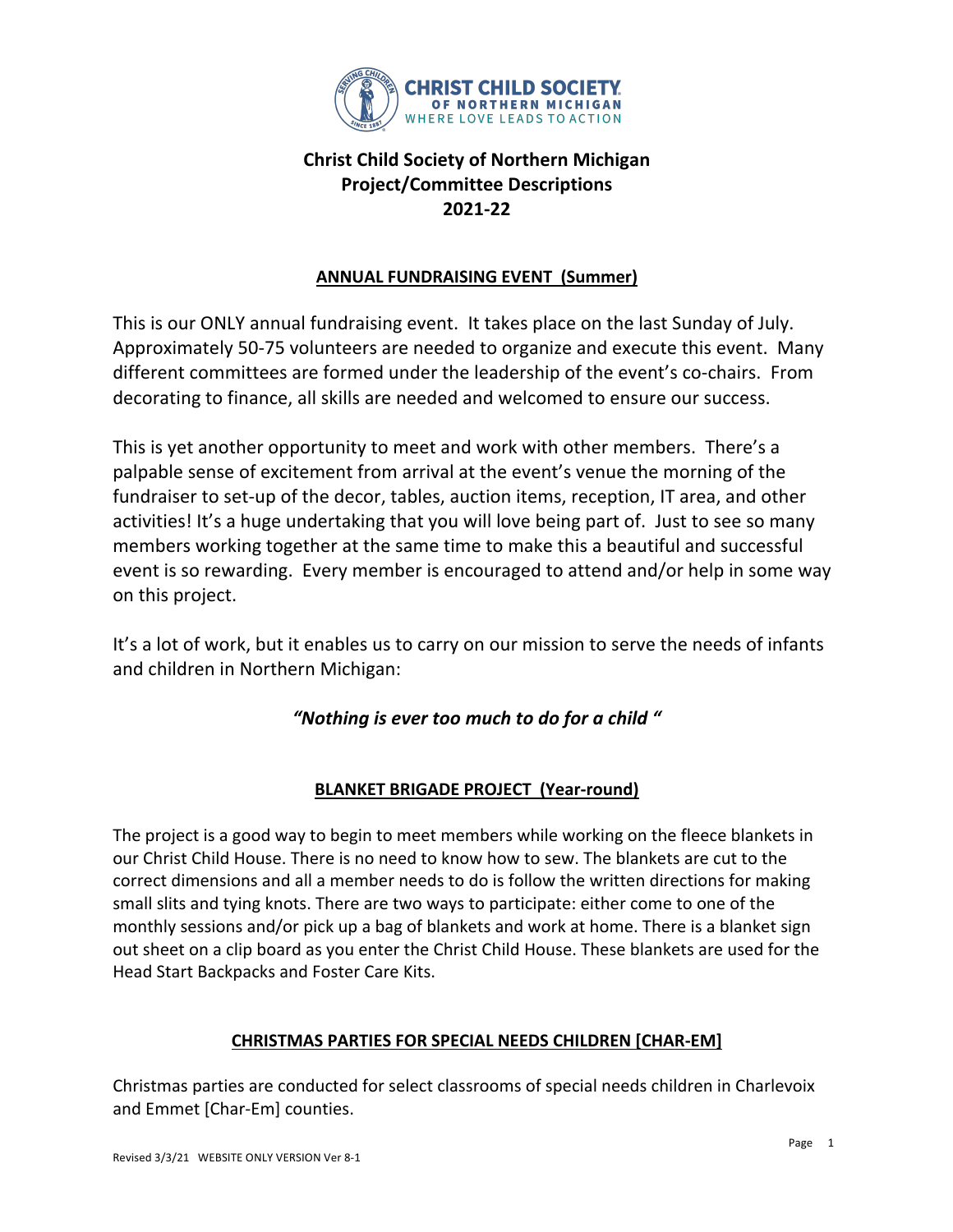

### **CHRISTMAS FAMILY PROJECT (December event)**

This is a big project for our project chairs and members. Our project chairs work with several agencies to avoid overlap of serving families in need. Once our project chair has a list of families, our volunteers are provided with a name of the family. The volunteer then contacts the family and develops a list of desired gifts. Christ Child allows \$125 per child for gifts and each family receives a \$200 gift card for food only at a local grocery store.

The shoppers make arrangements with the head of the family to deliver the gifts. Then the shopper completes the reimbursement form with receipts and provides it to the Treasurer. The Christ Child organization reimburses the member shoppers.

### **DIAPER PANTRY PROJECT (Year-Round)**

The Diaper Pantry Project provides diapers to families in need. The pantry is located in the Manna Food Pantry building (8791 McBride Park Court, Harbor Springs, MI 49740) and diapers are available for pick-up on the  $1<sup>st</sup>$  and  $3<sup>rd</sup>$  Friday from 9:30-11:00 am.

### **DEVELOPMENT TEAM**

The Development Team calls on local business owners and foundation directors for the purpose of promoting the Christ Child Society of Northern Michigan and securing donations. This team is essential for introducing the business community to our Chapter's Mission and how they can help us continue to serve our community and expand our reach.

### **FOSTER CARE KITS / BACKPACKS (Year-round)**

The goal of the Foster Care Project is to provide basic needs to a child who is removed from his/her home by the Department of Health & Human Services (DHSS) for a variety of tragic reasons. Hopefully, having a backpack, new clothes, stuffed animal (younger children), handmade fleece blanket, book, journal material (older children), earbuds (older children), and a toiletry kit helps the child achieve a sense of security in this difficult time in his/her life. A small piece of luggage was added in 2020 to avoid having the child place their belongings in a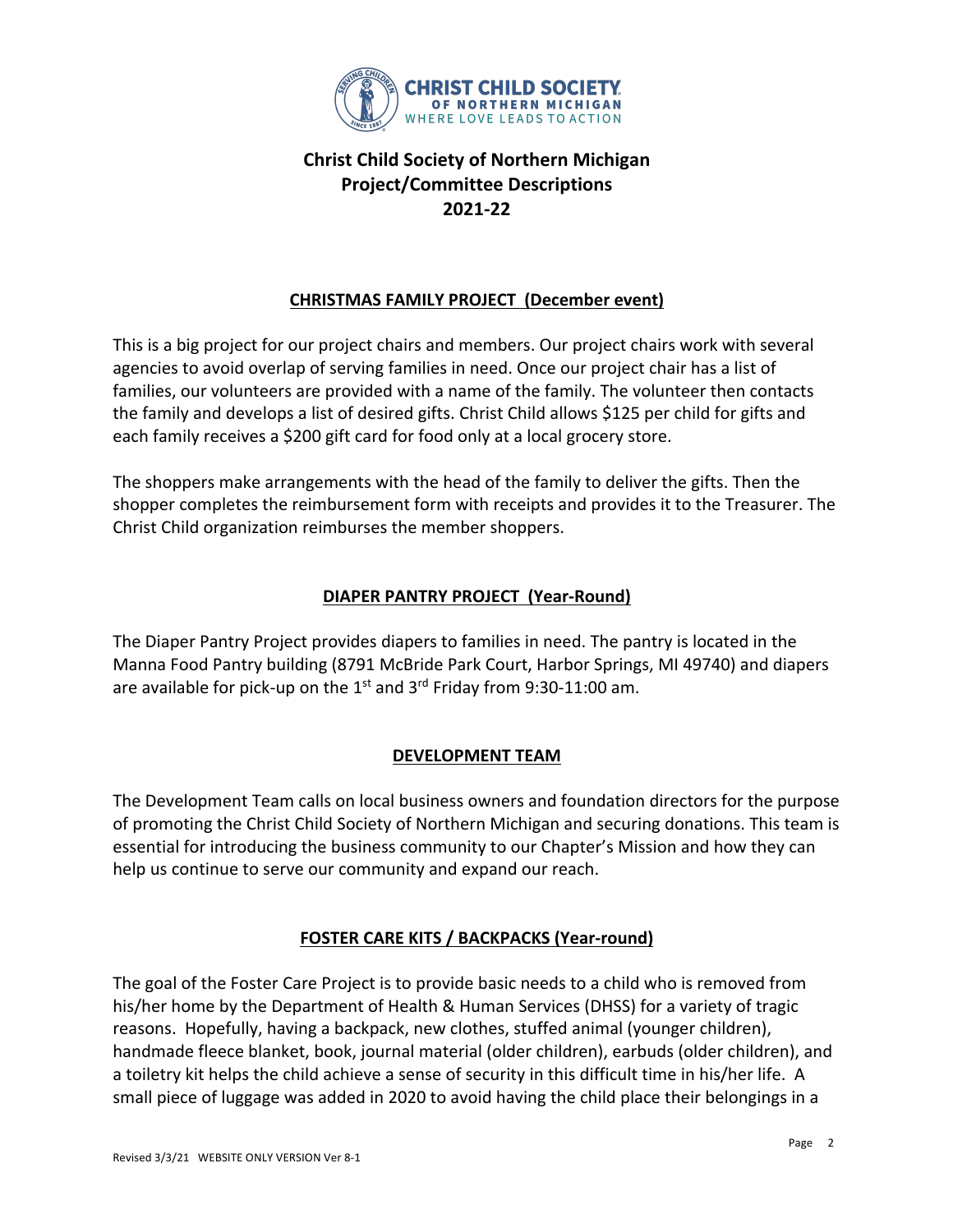

trash bag. The Christ Child Society of Northern Michigan is now providing a birthday card with an enclosed gift card on the birthday of each child who remains in the Foster Care System.

### **GRANT WRITING**

Grant awards is one way that the Christ Child Society of Northern Michigan raises the necessary funds to continue financing its projects. Not only is completing the application process important, but it also helps identify potential resources available in the community. Any member who is interested in being involved with either writing or identifying funding sources or both, please contact the project chair or co-chair (contact information can be found on this website's "Project Chair" page).

### **HEAD START BACKPACK PROJECT (August Event)**

Children who qualify for the Head Start Program receive a colorful backpack filled with educational supplies, toiletries, and change of clothing including socks and underwear. Members meet at the Christ Child House to assemble the items in a backpack, which includes a fleece blanket made by the "Blanket Brigade" volunteers – members who work all year long making blankets either in their own homes or by meeting once a month at the Christ Child House. The Head Start Programs provide the project chair with the number of backpacks needed for their specific location. Volunteers assist the project chair in delivering the completed backpacks to Head Start Programs in Charlevoix, Cheboygen, Pellston, and Emmet County.

In the winter, these children also receive hats and mittens from our organization.

### **HOUSE & PROPERTY MANAGERS**

These "House Angels" manage the house the Chapter owns at 192 West Third Street in Harbor Springs. This is our headquarters where Board Meetings and many project events take place.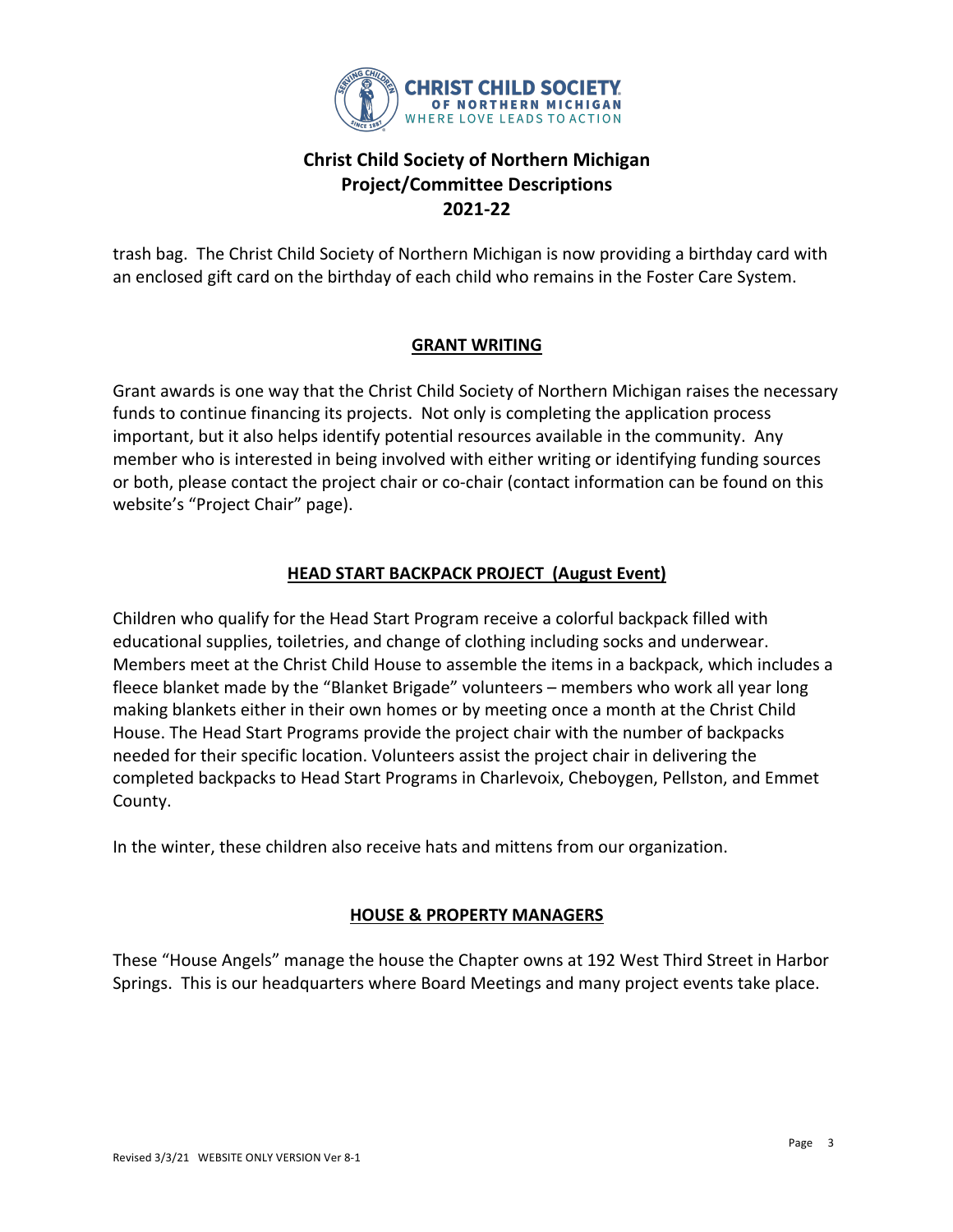

### **LAYETTE PROJECT (October)**

This is our signature project. Our founder, Mary Virginia Merrick, devoted her life to ensure that newborns received needed clothing and supplies during their development. All Christ Child Chapters throughout the U.S. carry on this tradition.

This two-day project is held at the Birchwood Farms Golf & Country Club every October. The Christ Child chair orders the items, which are then stored at Birchwood. The layette contains sleepers, onesies, blankets, books, a handmade knitted item, and many other items. Christ Child Society members and non-members knit all year long in preparation for this event.

The Child Abuse Council of Charlevoix and Emmet Counties is promoting a statewide initiative called "Safe Sleep". The goal of this council is to educate parents, grandparents, and caregivers about safe sleep practices for infants. The Christ Child Society is now participating in evidencebased safe sleep practices by providing a new item called a "sleep sack" (a zip-up pajama bag).

### **LUNCHEON COORDINATORS**

The Christ Child Society of Northern Michigan has a Spring luncheon in June, a Fall luncheon in September, and a Christmas luncheon in December. There is always a need for volunteers to assist the coordinators with all of the details of the luncheon planning.

#### **MEMBERSHIP TEAM**

The Membership Team is responsible for welcoming new members, conducting orientations, providing handbooks containing information about Christ Child National, our chapter's specific information, mentoring new CCSNM members by encouraging them to participate in committees and/or events, and maintaining the database that contains member information. Casual luncheons at Christ Child House are also sponsored by this committee on a regular basis, which encourages new and standing members to mingle.

#### **READ TO ME**

Members read age appropriate books to preschoolers once a month and the book that was read is gifted to each child to take home. By doing this, we hope someone at home will read to the child and encourage a love of reading. Volunteers read in seven classrooms in four different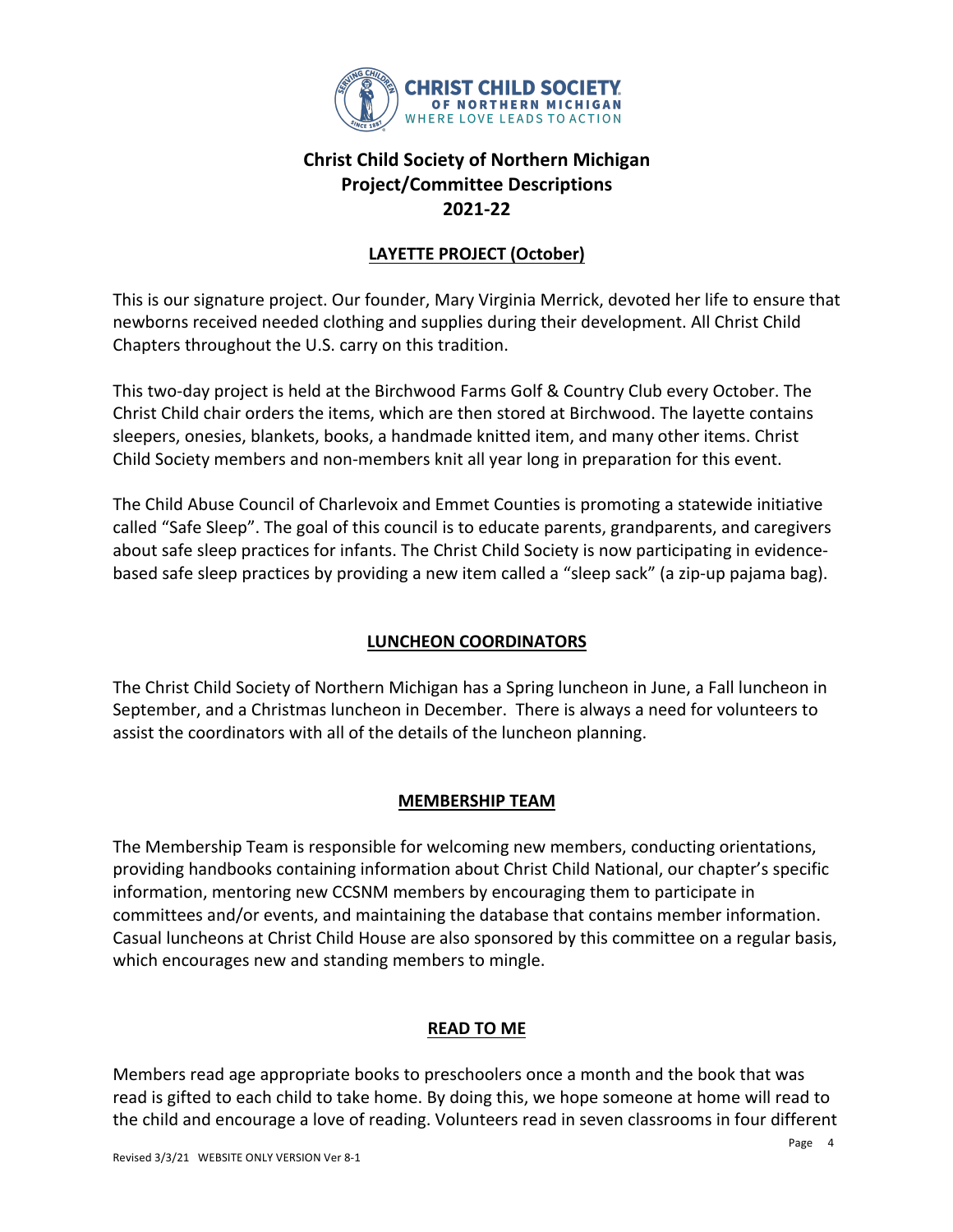

school districts (Harbor Springs, Petoskey, Pellston, and Alanson) and serve approximately 100 preschoolers.

### **SCHOLARSHIP PROJECT**

Each spring, six \$1000 scholarships are given to local high school seniors who are selected by the scholarship committee. Selection is based on applications submitted by the students.

### **SCHOOL OUTREACH PROJECT**

The project allows for direct contact with students in a classroom. The project chair coordinates with the school principals to create a schedule of dates and times for teacher requested support and availability of each helper. There is always a need for helpers in the classroom. We serve schools in Harbor Springs and Petoskey.

### **SHOWER OF LOVE PROJECT (August-September event)**

The name "Shower of Love" was derived from new mothers/infants who are "showered" with gifts either before or after the birth of an infant. In this project, Christ Child Society members are "showering" school age children with new clothes, shoes, socks, underwear, and sweatshirts or any other clothing item that the parent identifies that the child needs prior to entering school in the fall.

The project chair coordinates with staff from Petoskey and Harbor Springs, Alanson, Pellston, and Wolverine School Districts and receives names of children who have been identified in need of our services. These are children who would not have new clothes and shoes for school. The project chair contacts the school and receives the list of needs. Christ Child members are then contacted with a clothing list for a designated family. In mid-August members gather at Christ Child House to wrap the clothing items in colorful paper in preparation for delivery to designated locations.

#### **WOLVERINE OUTREACH PROJECT (School Session)**

The Wolverine Outreach project serves the needs of the students in the Wolverine School District. The Christ Child Project Chair contacts the local school district quarterly to assess their